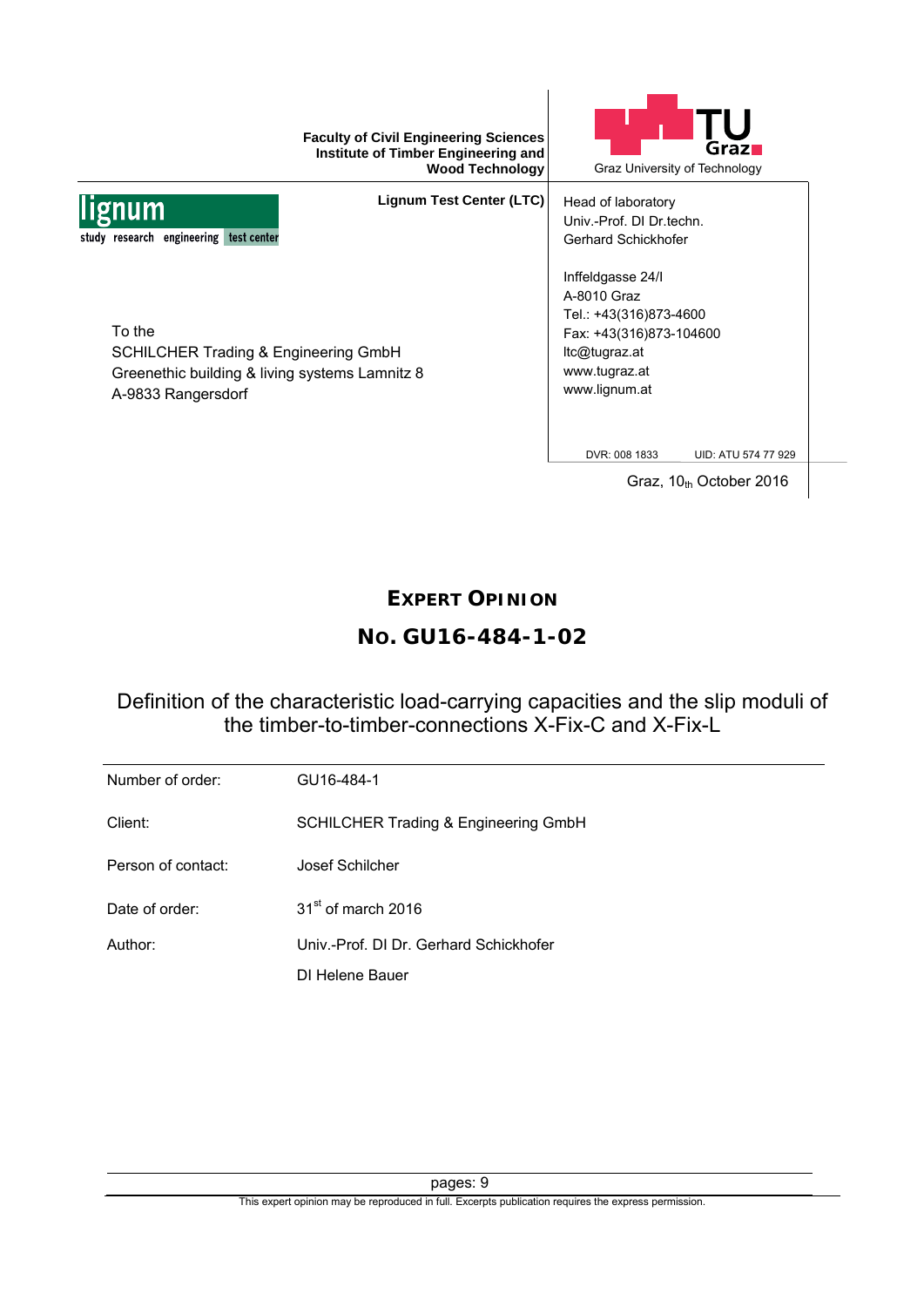

# **Table of contents**

| $\mathbf 1$             |                                                                                               |  |
|-------------------------|-----------------------------------------------------------------------------------------------|--|
| 2 <sup>1</sup>          |                                                                                               |  |
| $\mathbf{3}$            |                                                                                               |  |
| 3.1                     |                                                                                               |  |
| 3.2                     |                                                                                               |  |
| 3.3                     | Definition of characteristic values of the load-carrying capacity and the slip modulus  4     |  |
|                         |                                                                                               |  |
|                         |                                                                                               |  |
| 3.4                     |                                                                                               |  |
| $\overline{\mathbf{4}}$ |                                                                                               |  |
| 4.1                     | Characteristic values of the load-carrying capacity and slip moduli of the connection systems |  |
|                         |                                                                                               |  |
| 4.2                     |                                                                                               |  |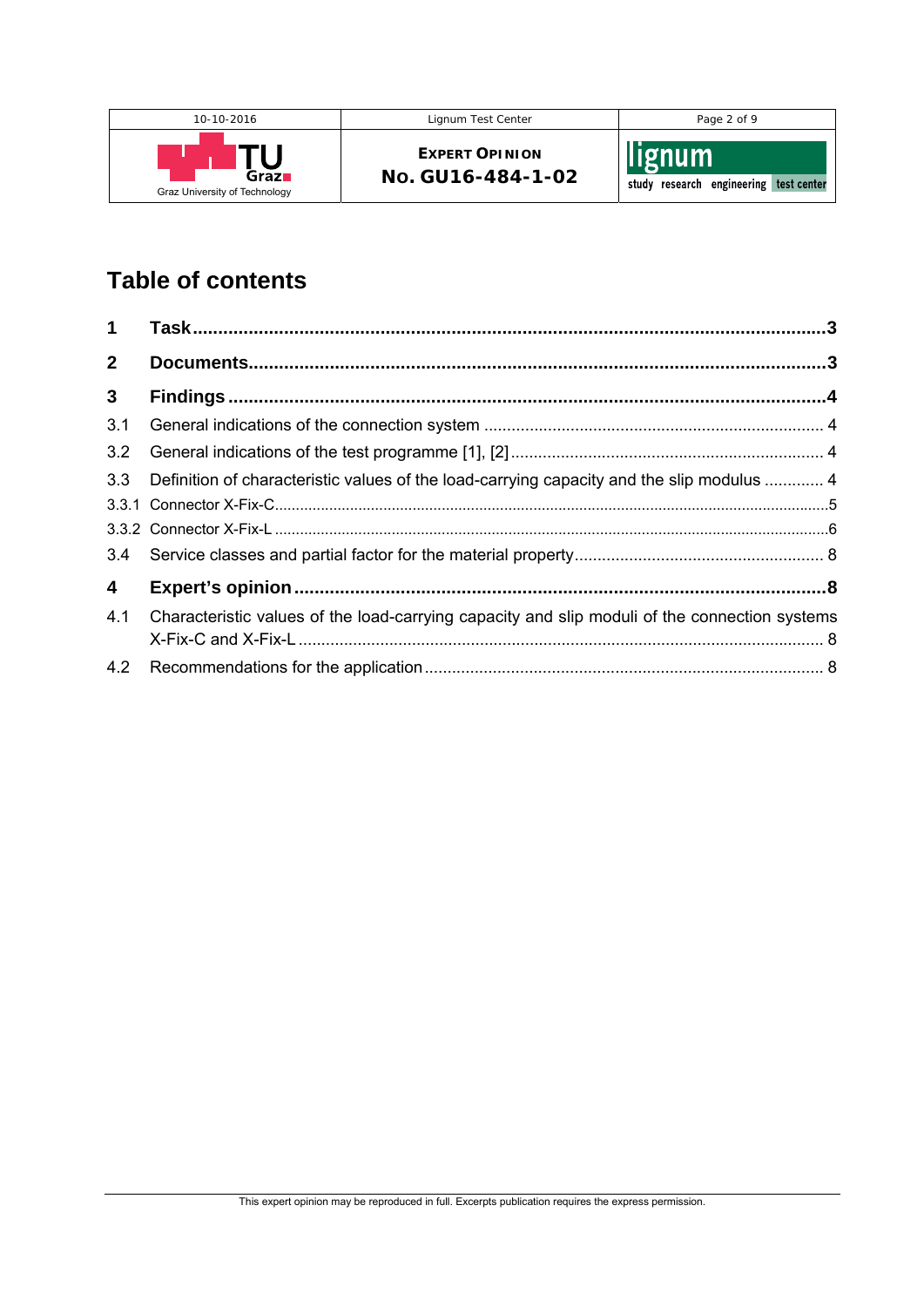| 10-10-2016                    | Lignum Test Center    | Page 3 of 9                            |
|-------------------------------|-----------------------|----------------------------------------|
| Graz <b>n</b>                 | <b>EXPERT OPINION</b> | lignum                                 |
| Graz University of Technology | No. GU16-484-1-02     | study research engineering test center |

# **1 Task**

The company SCHILCHER Trading & Engineering GmbH, Greenethic building & living systems, Lamnitz 8, A-9833 Rangersdorf commissioned the Lignum Test Center (LTC), Institute of Timber Engineering and Wood Technology, Graz University of Technology, Inffeldgasse 24, A-8010 Graz on 31<sup>st</sup> May 2016, to create an expert's opinion for the timber-to-timber-connectors "X-Fix-C" and "X-Fix L". The expert's opinion includes the definition of the characteristic load-carrying capacities and the slip moduli of both connectors and refers to the research reports [1] and [2] which include the results of executed tension and shear tests of the timber-totimber-connections X-Fix-C and X-Fix-L.

# **2 Documents**

Following documents are the basis for writing the present expert's opinion:

- [1] Silly, G.: Forschungsbericht zur FFG-Machbarkeitsstudie für Klein- und Mittelbetriebe "GREENETHIC X-FIX BSP-Verbindungssystem". holz.bau forschungs gmbh, Graz, June 2014, 91 pages (in german)
- [2] Silly, G.: "Greenethic X-Fix-C und X-Fix-L Verbindungssysteme für BSP". Forschungsbericht, holz.bau forschungs gmbh, Graz, April 2016, 48 pages (in german)
- [3] ÖNORM EN 1990:2013-03-15. Eurocode Basis of structural design (consolidated version). Austrian Standards Institute (ASI)/Österreichisches Normungsinstitut, Vienna
- [4] ÖNORM EN 1995-1-1:2015-06-15. Eurocode 5: Design of timber structures ‒ Part 1-1: General Common rules and rules for buildings (consolidated version). Austrian Standards Institute (ASI)/ Österreichisches Normungsinstitut, Vienna
- [5] ÖNORM B 1995-1-1:2015-06-15. Eurocode 5: Design of timber structures ‒ Part 1-1: General Common rules and rules for buildings – national specifications for the implementation of ÖNORM EN 1995-1-1, national comments and national supplements. Austrian Standards Institute (ASI)/ Österreichisches Normungsinstitut, Vienna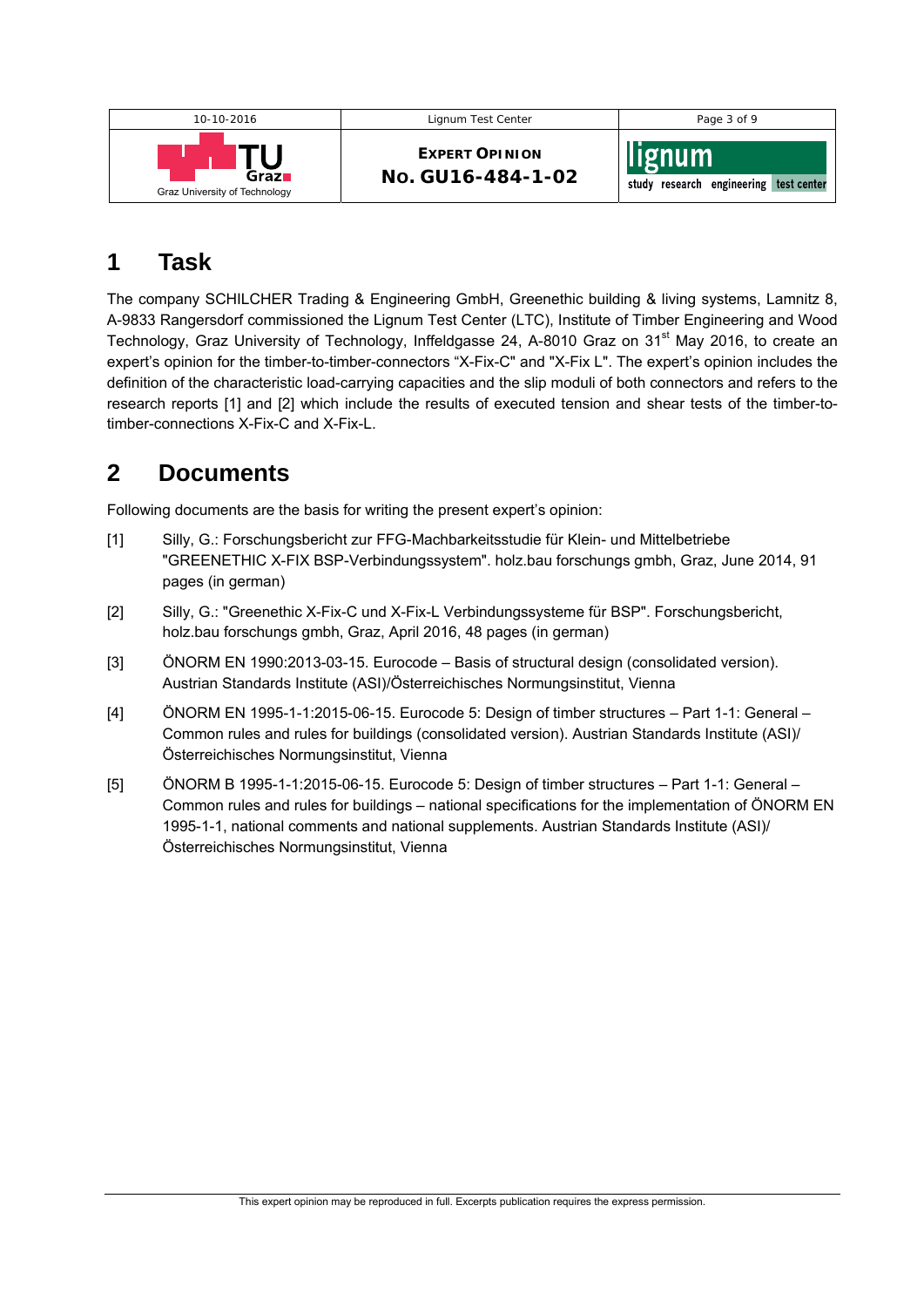

# **3 Findings**

### **3.1 General indications of the connection system**

The timber-to-timber-connections X-Fix-C and X-Fix-L are developed as birch or beech veneer plywood connectors for joining the cross laminated timber elements in wall-wall connections or ceiling joints. The X-Fix-C connector is designed as a locally placed, tapered (angle between the edges  $\alpha$  = 12,5°) dovetail or xshaped dowel with the dimensions L/b/h = 130/95/90 mm. The X-Fix-L connector consists of conically cut coupling bars with dimensions of b/h = 80/50 mm and enables a linear connection up to a length of 3,0 m.

## **3.2 General indications of the test programme [1], [2]**

The load-carrying capacities and the slip moduli of the X-Fix-C and X-Fix-L connectors were determined from the tension and the shear tests carried out at the Lignum Test Center, Institute of Timber Engineering and Wood Technology at the Technical University of Graz. The test results can be found in the test reports [1] and [2]. The shear test configuration included tests with a load-to-grain angle of 10° and 0°

The test specimens were assembled with the 5-layered cross laminated timber (CLT) elements comprised of 20 mm thick single layers with a total thickness of 100 mm. Used material was "common" CLT with a characteristic density  $\rho_k = 380 \text{ kg/m}^3$  and a mean density of  $\rho_{\text{mean}} = 450 \text{ kg/m}$ . For the connection system X-Fix-L additional tension and shear tests were performed with a 5-layered CLT elements with a total thickness of 120 mm (lay-up: 30/20/20/30 mm) and coupling bars made of beech veneer plywood.

## **3.3 Definition of characteristic values of the load-carrying capacity and the slip modulus**

The characteristic values of the load-carrying capacity and the slip modulus of the X-Fix-C and X-Fix-L connectors were defined based on the results of the tension- and shear tests according to [1] and [2] and the regulations given in the standards ÖNORM EN 1990 [3], ÖNORM EN 1995-1-1 [4] and ÖNORM B 1995-1-1 [5]. Details to the design of the connections can be found in the stated standards.

The suggested load-carrying capacities and slip moduli are valid for:

- X-Fix-C and X-Fix-L connectors made of beech or birch veneer plywood
- 5-layered, "common" CLT with a minimum element thickness of  $t_{CLT}$  = 100 mm (20/20/20/20/20 mm)
- the investigated orientation of the X-Fix connector perpendicular to the top layer of the CLT element

The given load-carrying capacities and slip moduli can also be applied to CLT elements with a thickness of 120 mm (lay-up: 30-20-20-20-30 mm) and a thickness of 140 mm (lay-up: 40-20-20-20-40).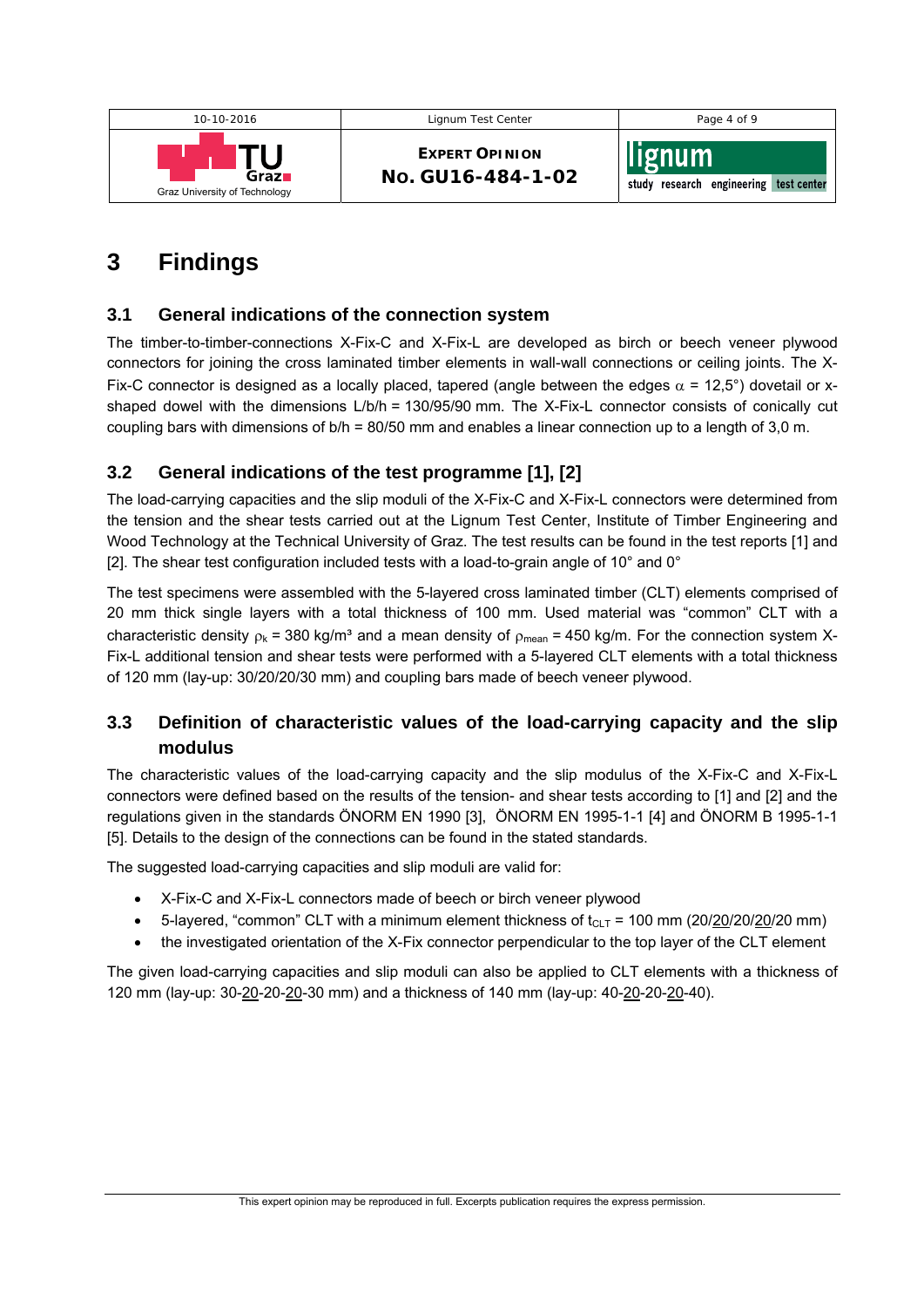

#### **3.3.1 Connector X-Fix-C**

The load-carrying capacities and the slip moduli in Table 1 are related to one X-Fix-C connector.

Table 1: load-carrying capacities and slip moduli of one X-Fix-C connector and for  $t_{CLT}$  = 100/120/140 mm

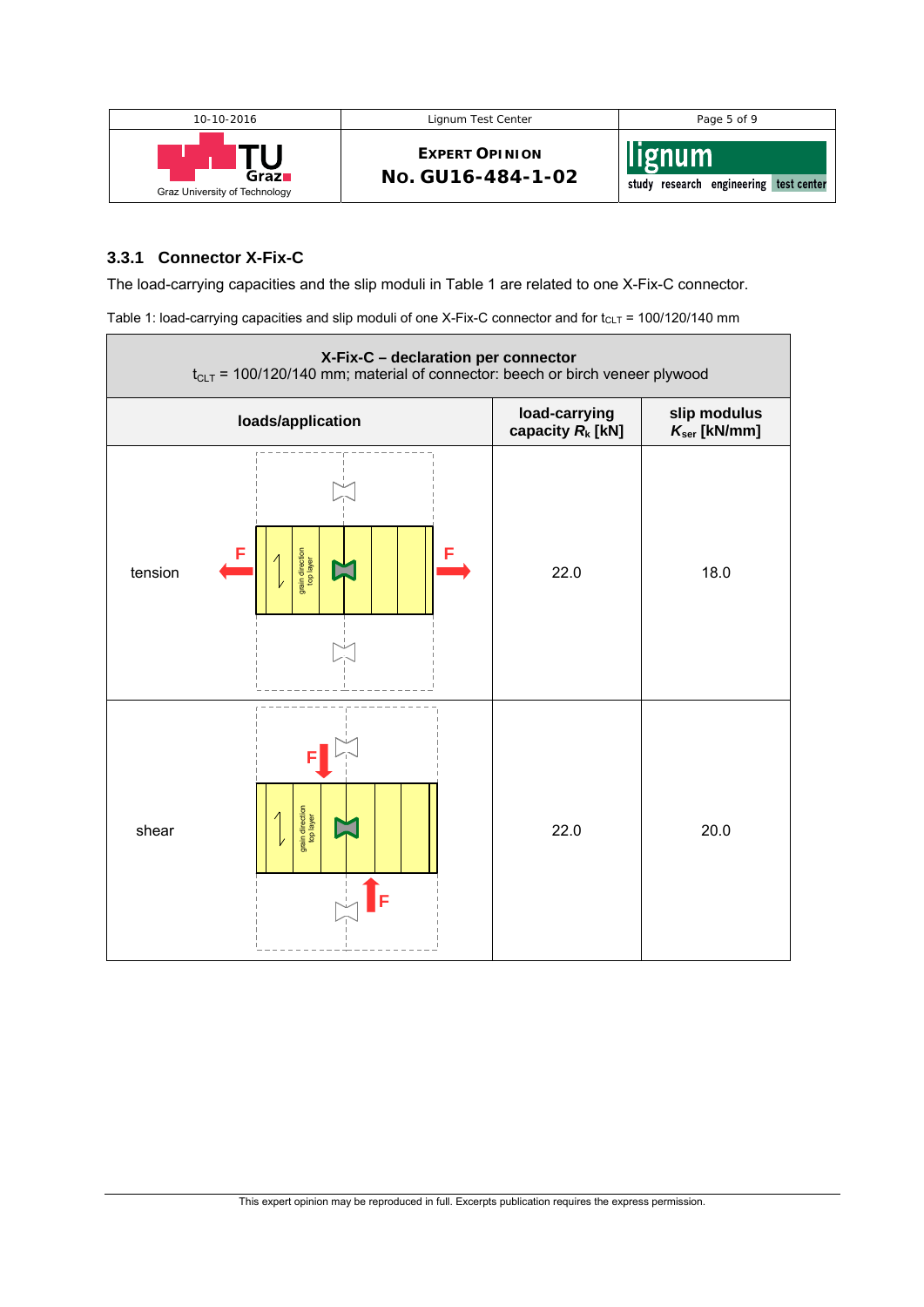

#### **3.3.2 Connector X-Fix-L**

The load-carrying capacities and the slip moduli in Table 2 are related to the unit metre for coupling bar of the X-Fix-L-connector.

Table 2: load-carrying capacities and slip moduli of the X-Fix-L connector per unit meter and for  $t_{CLT}$  = 100/120/140 mm

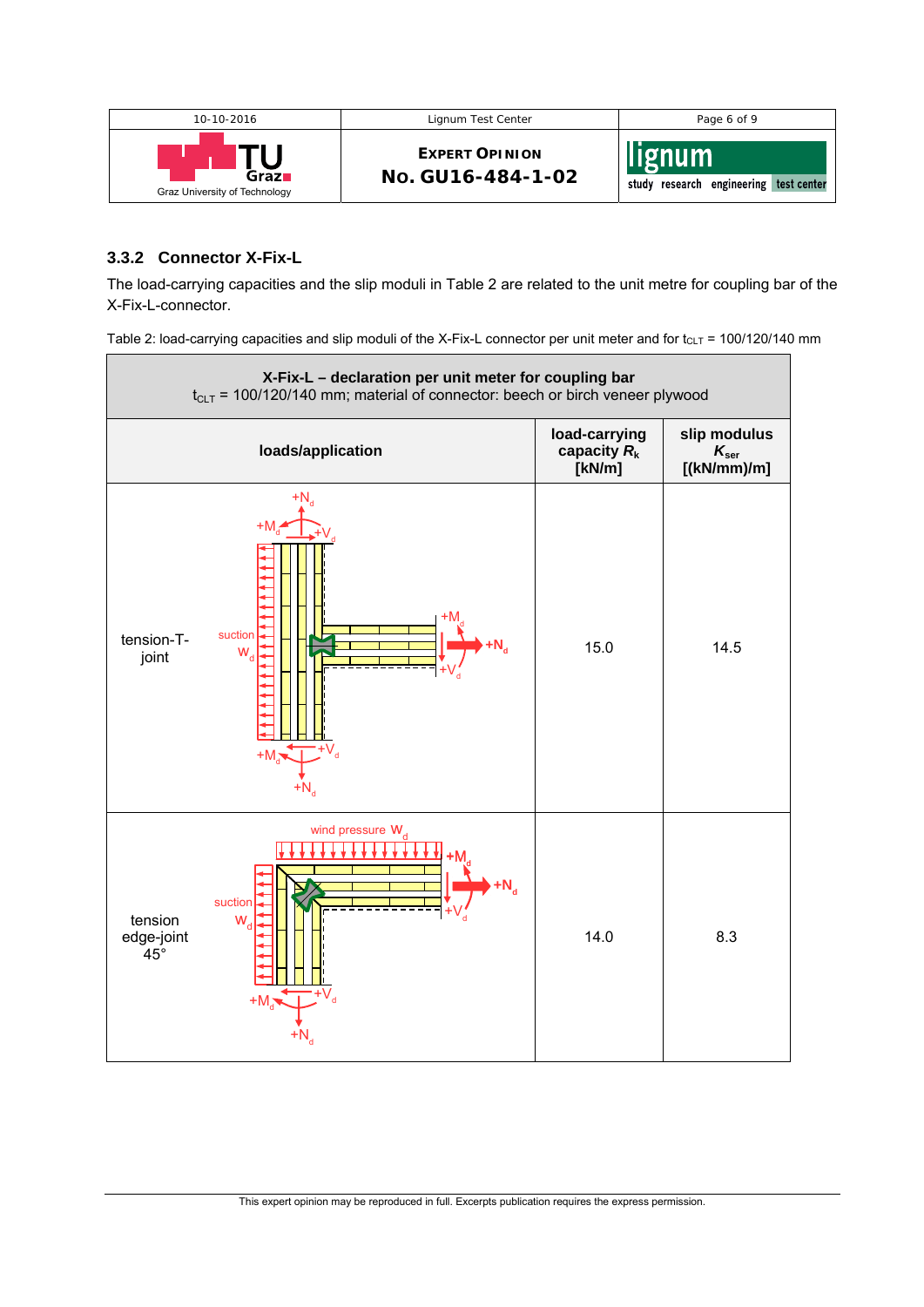

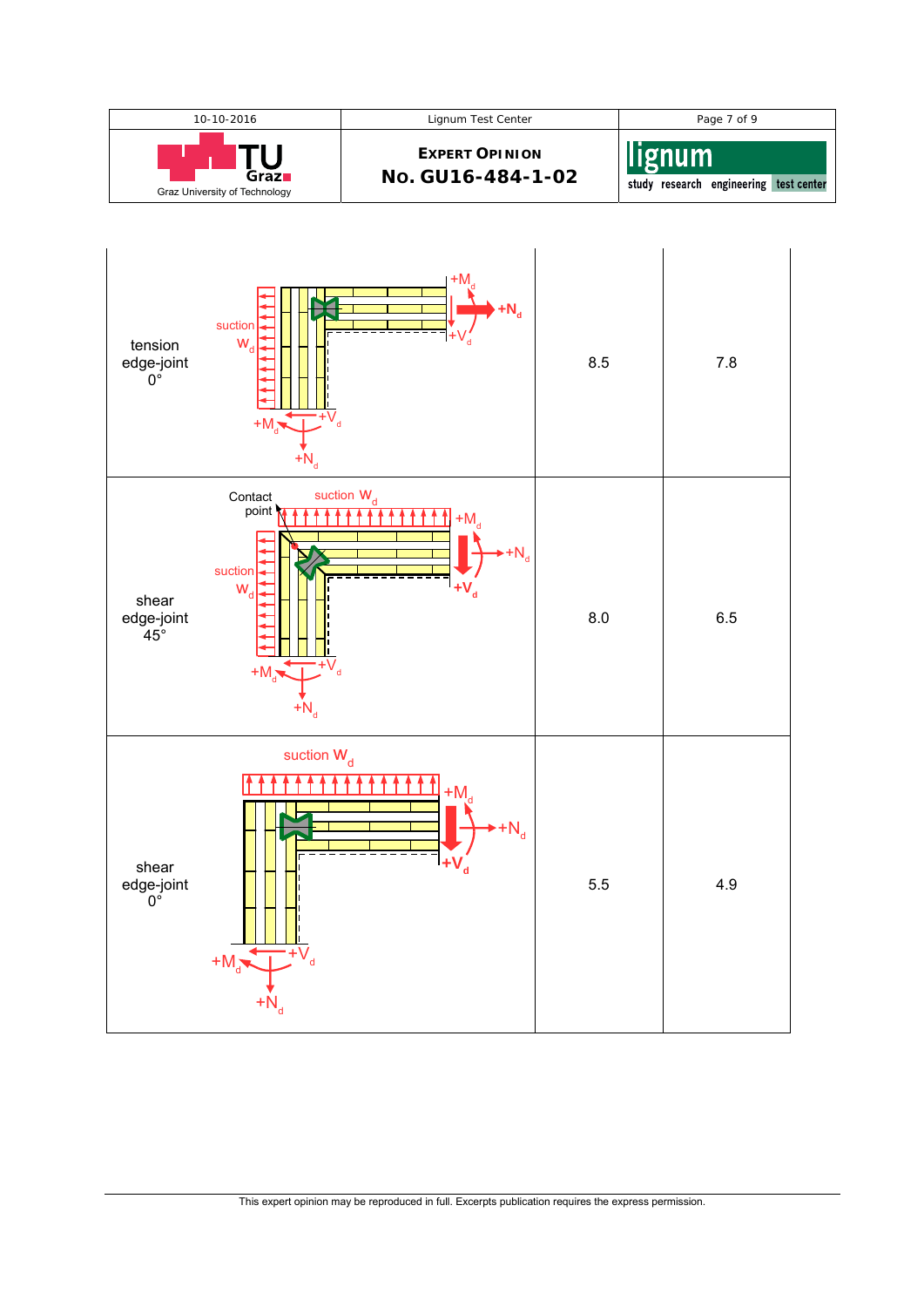| 10-10-2016                    | Lignum Test Center    | Page 8 of 9                            |
|-------------------------------|-----------------------|----------------------------------------|
| Graz <b>n</b>                 | <b>EXPERT OPINION</b> | llignum                                |
| Graz University of Technology | No. GU16-484-1-02     | study research engineering test center |

### **3.4 Service classes and partial factor for the material property**

The connection systems X-Fix-C and X-Fix-L can be applied in the service classes (SC) 1 and 2 according to ÖNORM EN 1995-1-1 [4]. The recommended partial factor for material properties and resistances is  $\gamma_M$  = 1.3 for connections according to ÖNORM EN 1995-1-1 [4].

## **4 Expert opinion**

## **4.1 Characteristic values of the load-carrying capacity and the slip moduli for connection systems X-Fix-C and X-Fix-L**

| basis: 5-s-CLT, t <sub>CLT</sub> = 100/120/140 mm; SC 1 and 2 and $\gamma_M$ = 1.3 according to ÖNORM EN 1995-1-1 [4] |                                  |                                        |                                              |  |  |
|-----------------------------------------------------------------------------------------------------------------------|----------------------------------|----------------------------------------|----------------------------------------------|--|--|
| $X-Fix-C - per connector$                                                                                             |                                  |                                        |                                              |  |  |
| load                                                                                                                  | material of<br>connector         | load-carrying capacity<br>$R_{k}$ [kN] | slip modulus $K_{\text{ser}}$<br>[kN/mm]     |  |  |
| tension                                                                                                               | beech or birch veneer<br>plywood | 22.0                                   | 18.0                                         |  |  |
| shear                                                                                                                 |                                  | 22.0                                   | 20.0                                         |  |  |
| X-Fix-L – per unit meter coupling bar                                                                                 |                                  |                                        |                                              |  |  |
| load                                                                                                                  | material of<br>connector         | load-carrying capacity<br>$R_k$ [kN/m] | slip modulus $K_{\text{ser}}$<br>[(kN/mm)/m] |  |  |
| tension T-joint                                                                                                       | beech or birch veneer<br>plywood | 15.0                                   | 14.5                                         |  |  |
| tension edge-joint 45°                                                                                                |                                  | 14.0                                   | 8.3                                          |  |  |
| tension edge-joint 0°                                                                                                 |                                  | 8.5                                    | 7.8                                          |  |  |
| shear edge-joint 45°                                                                                                  |                                  | 8.0                                    | 6.5                                          |  |  |
| shear edge-joint 0°                                                                                                   |                                  | 5.5                                    | 4.9                                          |  |  |

Table 3: characteristic values of the load-carrying capacity and the slip moduli for X-Fix-C and X-Fix-L connectors

#### **4.2 Recommendations for the application**

The connection systems X-Fix-C and X-Fix-L shall be produced according to the manufacturer's recommended tolerances. For joint assembly it is important to ensure the exact fit of the X-Fix-connectors into the slots milled in the CLT elements. In addition to the load-carrying capacity, a particular attention should be given to the resulting deformations.